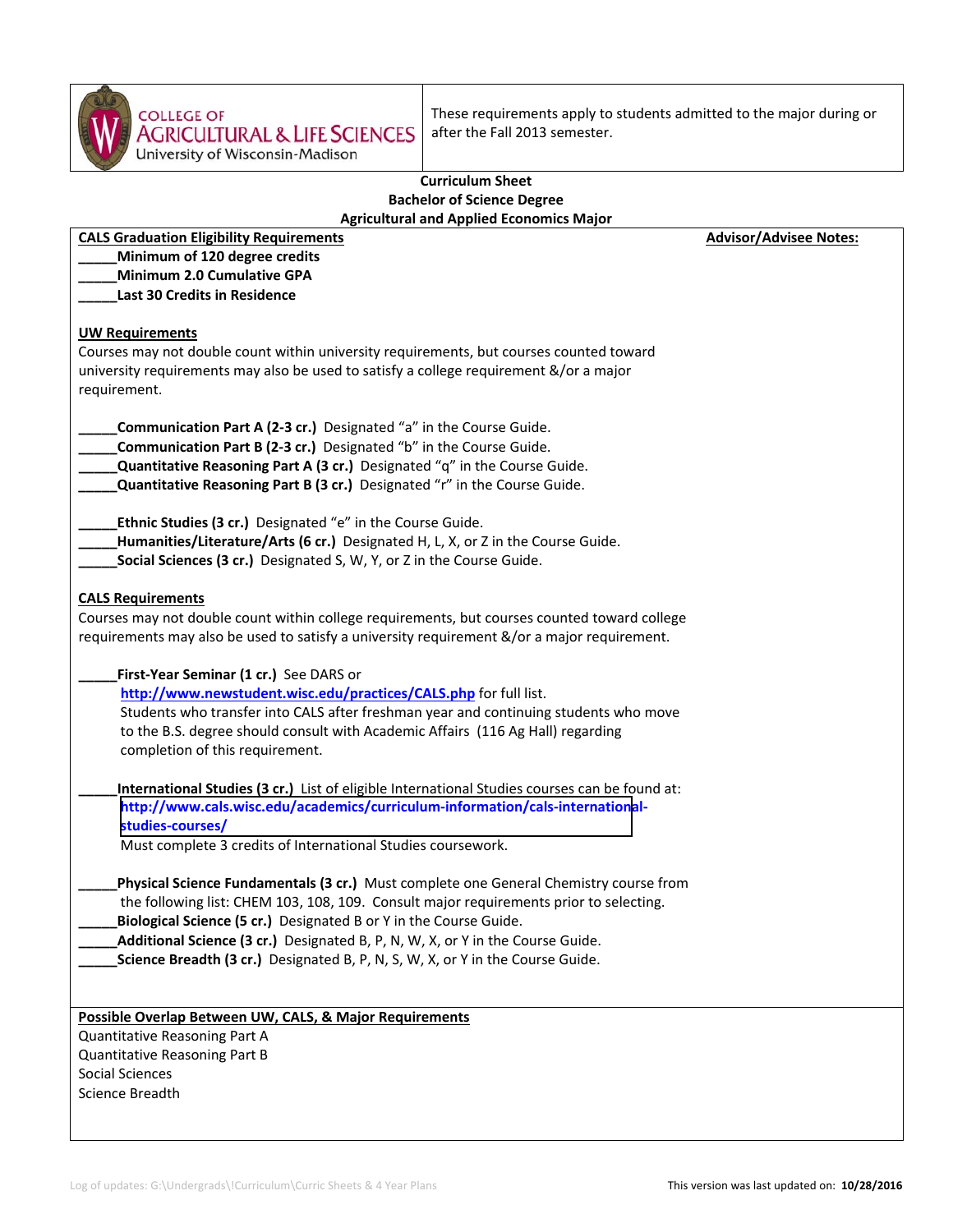|                                         | <b>Agricultural and Applied Economics Major Requirements</b>            |                                                                                                 |                     |
|-----------------------------------------|-------------------------------------------------------------------------|-------------------------------------------------------------------------------------------------|---------------------|
|                                         |                                                                         | Courses may not double count within the major (unless specifically noted otherwise), but        |                     |
|                                         |                                                                         | courses counted toward the major requirements may also be used to satisfy a university          |                     |
|                                         |                                                                         | requirement &/or a college requirement. A minimum of 15 credits must be completed in the        |                     |
| major that are not used elsewhere.      |                                                                         |                                                                                                 |                     |
|                                         |                                                                         |                                                                                                 |                     |
| Mathematics and Statistics (8-9 cr.)    |                                                                         |                                                                                                 |                     |
|                                         |                                                                         | This major requires calculus. Prerequisites may need to be taken before enrollment in calculus. |                     |
|                                         | Refer to the Course Guide for information about calculus prerequisites. |                                                                                                 |                     |
|                                         |                                                                         |                                                                                                 |                     |
|                                         | MATH 211 (r) or 217 (r) or 221 (r)                                      |                                                                                                 |                     |
|                                         |                                                                         | ECON 310 (r) or STAT 301 (r) or 324 or 371 (r) or PSYCH 210 (r) or SOC 360 (r) or (GEN BUS      |                     |
| 306 and GEN BUS 307) or equivalent      |                                                                         |                                                                                                 |                     |
|                                         |                                                                         |                                                                                                 |                     |
| Core (14-15 cr.)                        |                                                                         |                                                                                                 |                     |
|                                         | 3 credits required from: A A E 215 (r, S), ECON 101 (r, S)              |                                                                                                 |                     |
| ECON 102 (S)                            |                                                                         |                                                                                                 |                     |
| ECON 301 (S) or 311 (S)                 |                                                                         |                                                                                                 |                     |
| ECON 302 (S) or 312 (S)                 |                                                                         |                                                                                                 |                     |
|                                         |                                                                         |                                                                                                 |                     |
|                                         | * AAE 215 only carries QR-B credit if taken Fall 2011 or later.         |                                                                                                 |                     |
|                                         |                                                                         |                                                                                                 |                     |
| Concentrations Within Major: Choose one |                                                                         |                                                                                                 |                     |
| <b>Applied Economics</b>                | Development                                                             | <b>Environmental Economics</b>                                                                  | Managerial          |
| (15 cr.)                                | Economics (15 cr.)                                                      | (15 cr.)                                                                                        | Economics (15 cr.)  |
|                                         |                                                                         |                                                                                                 |                     |
| A A E courses,                          | A A E 374                                                               | A A E 244 (S)                                                                                   | A A E 320           |
| 200 level and above                     | A A E 474 (S)                                                           | A A E 343 (S)                                                                                   | A A E 322 (S)       |
| $(15$ cr.)*                             | A A E 373 (S) or                                                        | A A E 246 or 531 or                                                                             | A A E 419           |
|                                         | 462 (S) or 473 or 477                                                   | 671                                                                                             | A A E courses,      |
|                                         | (S)                                                                     | A A E courses, 200                                                                              | 200 level and above |
|                                         | A A E courses,                                                          | level and above (5 cr.)*                                                                        | $(6 \text{ cr.})^*$ |
|                                         | 200 level and above (6                                                  |                                                                                                 |                     |
|                                         | cr.                                                                     |                                                                                                 |                     |
|                                         | *AAE courses 200 level and above may not include AAE 215 or AAE 299.    |                                                                                                 |                     |
|                                         |                                                                         |                                                                                                 |                     |
| Capstone (3 cr.)                        |                                                                         |                                                                                                 |                     |
| A A E 500                               |                                                                         |                                                                                                 |                     |